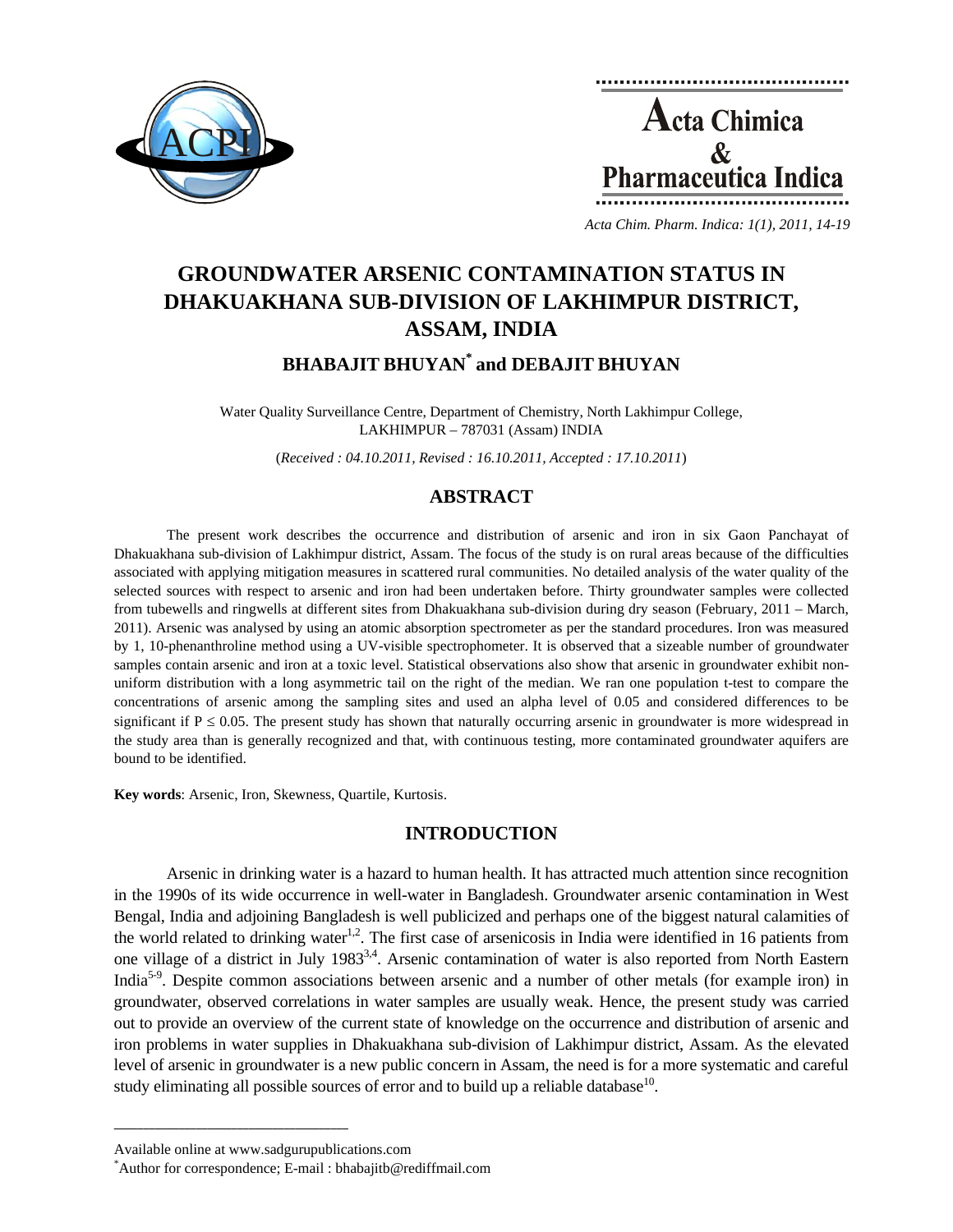### **EXPERIMENTAL**

### **Materials and methodology**

The study area Dhakuakhana is a vast area comprising of a great number of villages and some growing towns. Geographically, it is situated between  $27^{0}60'$  degree and  $27^{0}35'$  northern latitude and  $94^{0}24'$ and  $94^042'$  eastern longitude. After careful study of the topography and other aspects, thirty groundwater samples were collected from five different Gaon Panchayats of Dhakuakhana sub-division of Lakhimpur district (Table 1 and Fig. 1). All the tube wells are shallow in depth (6-12 m) as the water level is very high in the whole area. Samples were collected once in a week by random selection and combined together in clean and sterile one-litre polythene cans to obtain a composite sample and stored in an ice box<sup>11</sup>. All probable safety measures were taken at every stage, starting from sample collection, storage, transportation and final analysis of the samples to avoid or minimize contamination. Arsenic was analysed by using an atomic absorption spectrometer (Perkin-Elmer AAnalyst 200) with flow injection analyze mercury hydride generation system (Model FIAS-100) at 189 nm analytical wavelengths as per the standard procedures<sup>12</sup>. The spectrometer has minimum detection limit of 0.002  $\mu$ g/L for arsenic. Sample data were also subjected to statistical treatment using normal distribution statistic<sup>13</sup>. We used ran one population t-test to compare the concentrations of arsenic among the sampling sites and used an alpha level of 0.05 and considered differences to be significant if  $P \le 0.05$ .

|  |  | <b>Table 1: Water sampling locations</b> |  |
|--|--|------------------------------------------|--|
|--|--|------------------------------------------|--|

| Name of the<br><b>Gaon Panchayat</b> | <b>Sample</b><br>No. | <b>Total number of</b><br>samples |
|--------------------------------------|----------------------|-----------------------------------|
| Harhi                                | $A1 - A5$            | 05                                |
| Dhakuakhana                          | $B1 - B5$            | 05                                |
| Subansiri                            | $C1 - C5$            | 05                                |
| Deolia                               | $D1 - D5$            | 0 <sub>5</sub>                    |
| Ghilamara                            | $E1 - E5$            | 0 <sub>5</sub>                    |
| Bordoibam                            | $F1 - F5$            | 05                                |



**Fig. 1: Study area showing sampling locations**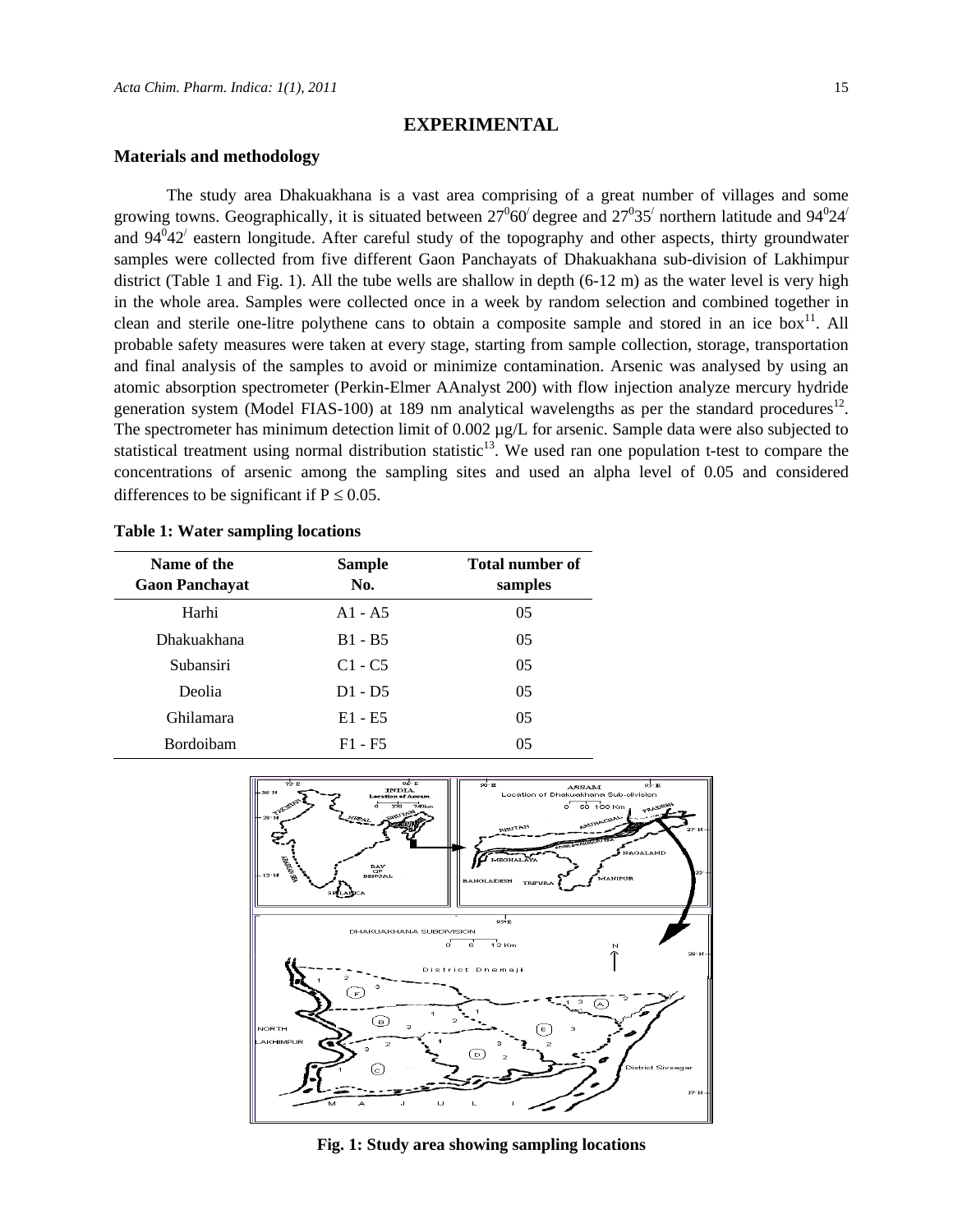# **RESULTS AND DISCUSSION**

To look into the trend and distribution patterns of arsenic in groundwater, analytical data were exposed to several statistical treatments. The experimental results of pH, arsenic and iron distribution in the study area was presented in Table 2. Various statistical estimates derived from NDA are summarized in Table 3.

| Sample No. | <b>Source</b> | pH  | As (in ppm) | Fe (in ppm) |
|------------|---------------|-----|-------------|-------------|
| $A-1$      | Tube well     | 6.5 | 0.001       | 3.5         |
| $A-2$      | Ring well     | 6.6 | 0.002       | 1.3         |
| $A-3$      | Tube well     | 6.7 | 0.007       | 2.6         |
| $A-4$      | Ring well     | 6.8 | 0.002       | 1.6         |
| $A-5$      | Tube well     | 6.6 | <b>BDL</b>  | 3.2         |
| $B-1$      | Tube well     | 6.7 | 0.014       | 3.1         |
| $B-2$      | Tube well     | 6.4 | 0.001       | 2.9         |
| $B-3$      | Ring well     | 6.6 | 0.002       | 1.6         |
| $B-4$      | Tube well     | 6.9 | 0.011       | 3.0         |
| $B-5$      | Tube well     | 6.8 | 0.009       | 2.3         |
| $C-1$      | Tube well     | 6.6 | 0.007       | 2.1         |
| $C-2$      | Tube well     | 6.6 | 0.010       | 2.6         |
| $C-3$      | Tube well     | 6.3 | 0.003       | 2.7         |
| $C-4$      | Tube well     | 6.5 | 0.013       | 3.0         |
| $C-5$      | Ring well     | 6.6 | <b>BDL</b>  | 1.4         |
| $D-1$      | Tube well     | 6.8 | 0.002       | 1.5         |
| $D-2$      | Tube well     | 6.6 | 0.004       | 1.7         |
| $D-3$      | Tube well     | 6.4 | 0.015       | 2.7         |
| $D-4$      | Tube well     | 6.4 | 0.001       | 1.5         |
| $D-5$      | Tube well     | 6.7 | 0.011       | 3.2         |
| $E-1$      | Tube well     | 6.6 | 0.019       | 3.1         |
| $E-2$      | Tube well     | 6.8 | 0.012       | 3.3         |
| $E-3$      | Ring well     | 6.5 | 0.006       | 0.5         |
| $E-4$      | Tube well     | 6.8 | 0.012       | 2.6         |
| $E-5$      | Tube well     | 6.7 | 0.007       | 1.8         |
| $F-1$      | Tube well     | 6.4 | 0.006       | 1.6         |
| $F-2$      | Tube well     | 6.3 | 0.013       | 3.0         |
| $F-3$      | Tube well     | 6.4 | 0.004       | 1.3         |
| $F-4$      | Ring well     | 6.3 | 0.005       | 1.2         |
| $F-5$      | Ring well     | 6.6 | 0.003       | 0.7         |

**Table 2: Water test data of the study area**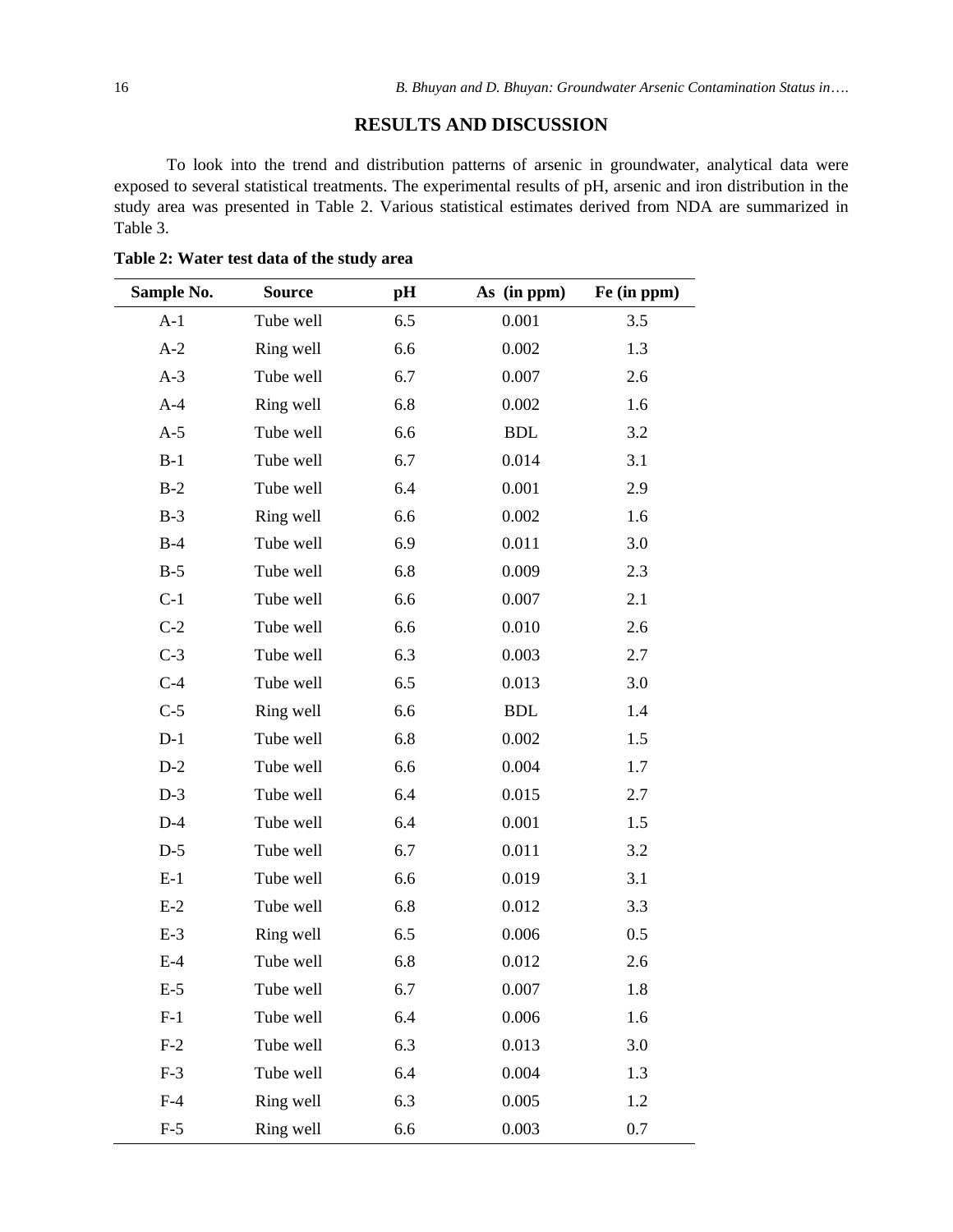#### *Acta Chim. Pharm. Indica: 1(1), 2011* 17

| <b>Descriptive statistics</b>                    |                 | pH      | As         | Fe      |  |  |
|--------------------------------------------------|-----------------|---------|------------|---------|--|--|
|                                                  | No of parameter |         | 30         | 30      |  |  |
| Mean (ppm)                                       |                 | 6.58    | 0.007      | 2.22    |  |  |
| Std. error of mean                               |                 | 0.03    | 0.001      | $0.16*$ |  |  |
| Median                                           |                 | 6.60    | 0.006      | 2.45    |  |  |
| Mode                                             |                 | 6.60    | 0.002      | 1.60    |  |  |
| Std. deviation                                   |                 | 0.17    | 0.005      | 0.85    |  |  |
| Variance                                         |                 | 0.03    | 0.000      | 0.72    |  |  |
| <b>Skewness</b>                                  |                 | $-0.09$ | 0.534      | $-0.29$ |  |  |
| Std. error of skewness                           |                 | 0.43    | 0.427      | 0.43    |  |  |
| Kurtosis                                         |                 | $-0.86$ | $-0.702$   | $-1.13$ |  |  |
| Std. error of kurtosis                           |                 | 0.83    | 0.833      | 0.83    |  |  |
| Range                                            |                 | 0.60    | 0.019      | 3.00    |  |  |
| Minimum                                          |                 | 6.30    | <b>BDL</b> | 0.50    |  |  |
| Maximum                                          |                 | 6.90    | 0.019      | 3.50    |  |  |
| Sum                                              |                 | 197.50  | 0.202      | 66.60   |  |  |
| Confidence<br>limit                              | Lower bound     | 6.5     | 0.005      | 1.90    |  |  |
|                                                  | Upper bound     | 6.6     | 0.009      | 2.54    |  |  |
| Percentiles                                      | 25              | 6.4     | 0.002      | 1.50    |  |  |
|                                                  | 50              | 6.6     | 0.006      | 2.45    |  |  |
|                                                  | 75              | 6.7     | 0.011      | 3.00    |  |  |
| Inter quartile range                             |                 | 0.30    | 0.009      | 1.50    |  |  |
| Multiple modes exist. The smallest value is show |                 |         |            |         |  |  |

#### BDL= Below detection limit

To understand the distribution pattern of arsenic in groundwater in the study area, a frequency count was made and it was observed that 33.3% of groundwater samples fall under alert category as they contain arsenic in between the maximum desirable limit of 0.01 ppm and maximum permissible limit of 0.05 ppm as set by WHO<sup>14</sup>. The rest 66.7% groundwater sample can be termed as safe as they contain arsenic below the WHO maximum desirable limit of 0.01 ppm. Statistical observations imply non-uniform distribution of arsenic in groundwater in the study area. This observation is supported by large differences among mean, median and mode. The width of the third quartile is greater than the second quartile, which for a symmetric distribution should be equal. Negative kurtosis and positive skewness value point toward flat arsenic distribution with a long right tail in the study area. Wide data range in case of arsenic content of groundwater indicates the presence of extreme values, which are likely to bias the normal distribution statistic. t-test is also performed under null hypothesis  $(H<sub>0</sub>)$  by taking the assumption that the experimental arsenic content of groundwater are consistent with the maximum permissible limit given by WHO. One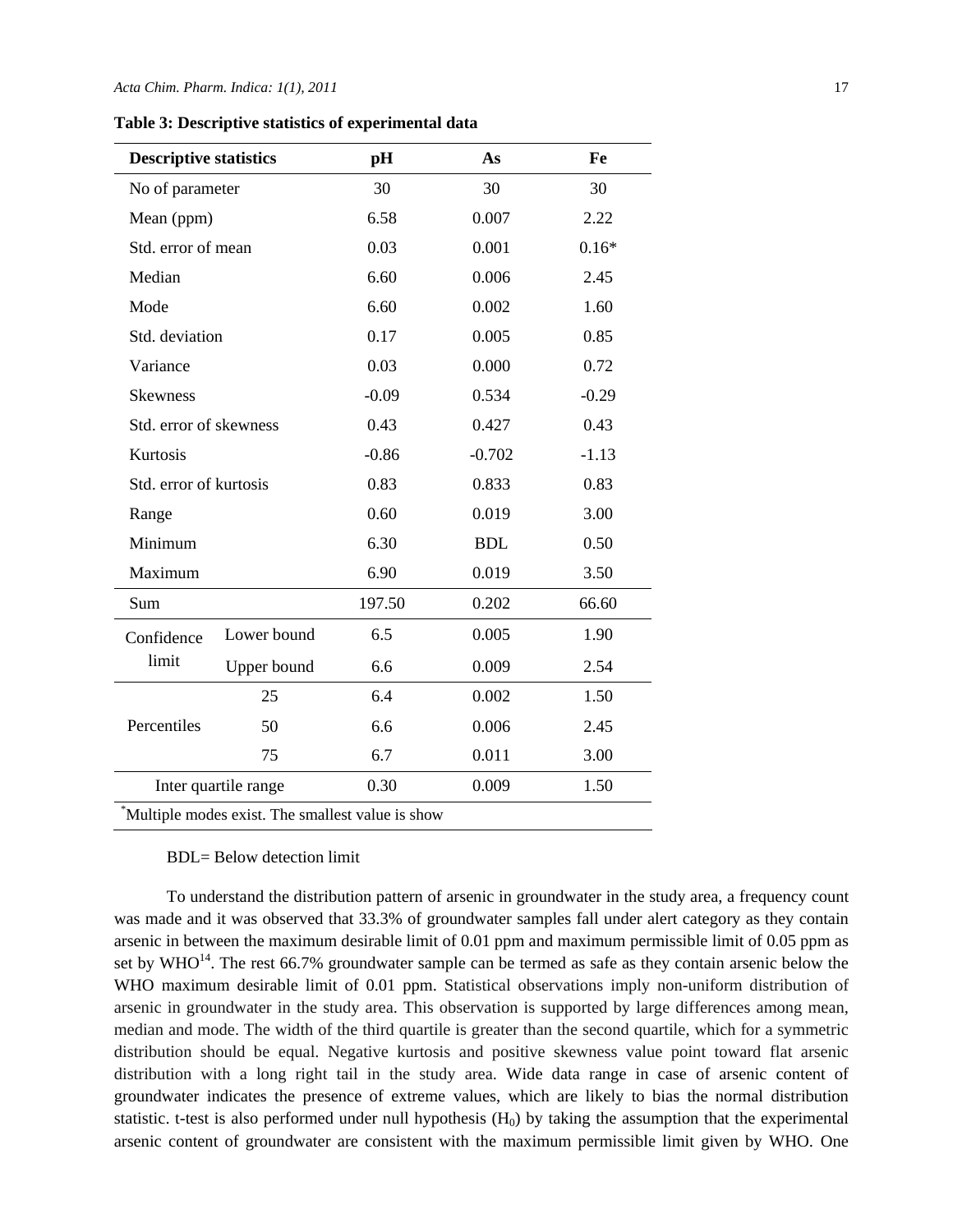population t-test on analytical data at the 0.05 level indicates that the mean value of arsenic in the study area is significant ( $t = -44.89228$ ,  $p = 6.63249E-27$ ). This also implies that samples are at alert level and are not completely safe, which can reach toxic level if not managed properly.

Iron is a non-hazardous element that can be a nuisance in a water supply. Iron is the more frequent contaminants in water supplies. As for iron, all most all the samples under investigation contain iron much above the guideline value of 0.3 ppm as set by WHO. A broad third quartile and negative skewness in case of iron represents a long asymmetric tail on the left of the median. Sharpness of the tail for iron distribution in the area is evident from negative kurtosis value. The iron contamination of groundwater in the area should be accorded maximum attention. Appreciable difference in iron contents in ring well and tubewell waters indicated a depth correlation with iron content. The results of one population t-test on analytical data for iron at the 0.05 level indicate that the mean value of iron in the study area is significant (t = 12.42094, p = 3.90313E-13).

# **CONCLUSION**

This study established the increasing trend of arsenic and iron contamination in groundwater of the study area. This study has also show that naturally occurring arsenic and iron in groundwater is more widespread than is generally recognized and that, with continuous monitoring, more contaminated groundwater sources are likely be identified. It may be seen from our results that over 30% of the groundwater samples of the study area were unsafe with regard to arsenic. This observation is of concern as arsenic concentration in groundwater is prone to sharp fluctuation depending upon geochemical conditions. Populations in the study area are likely to be affected through drinking arsenic contaminated groundwater for a long time. This study outlines the importance of making water related research more strategic and effective at a regional level so that early identification of the affected sources can be made.

### **ACKNOWLEDGEMENT**

The authors are thankful to UGC, NERO, Guwahati for financial assistance in the form of minor research project vide no. F. 5-41/2010-11 (MRP/NERO)/ 5267 dated 10.03.2011. Thank is also due to Prof. H. P. Sharma, Head, Department of Environmental Science, Gauhati University for his kind advice and support.

## **REFERENCES**

- 1. P. Bhattacharya, S. H. Frisbie, E. Smith, R. Naidu, G. Jacks and B. Sarkar, Arsenic in the Environment, A Global Perspective, in B. Sarkar (Ed.), Handbook of Heavy Metals in the Environment, Marcell Dekker, New York (2002) pp.147-215.
- 2. B. K. Mandal and K. T. Suzuki, Talanta, **58**, 201-35 (2002).
- 3. R. Garai, A. K. Chakraborti, S. B. Dey and K. C. Saha, J. Indian Med. Assoc., **82**, 34-35 (1984).
- 4. D. Chakraborti, M. M. Rahman, K. Paul, U. K. Chowdhury, M. K. Sengupta and D. Lord, Talanta, **58**, 3-22 (2002).
- 5. B. Bhuyan, Der Chemica Sinica, **2(4),** 158-165 (2011).
- 6. B. Bhuyan, Report and Opinion, **2(6),** 82-87 (2010).
- 7. K. K. Borah, B. Bhuyan, and H. P. Sharma, Environmental Monitoring and Assessment, **169 (1),** 347- 352, DOI 10.1007/s10661-009-1176-2 (2010).